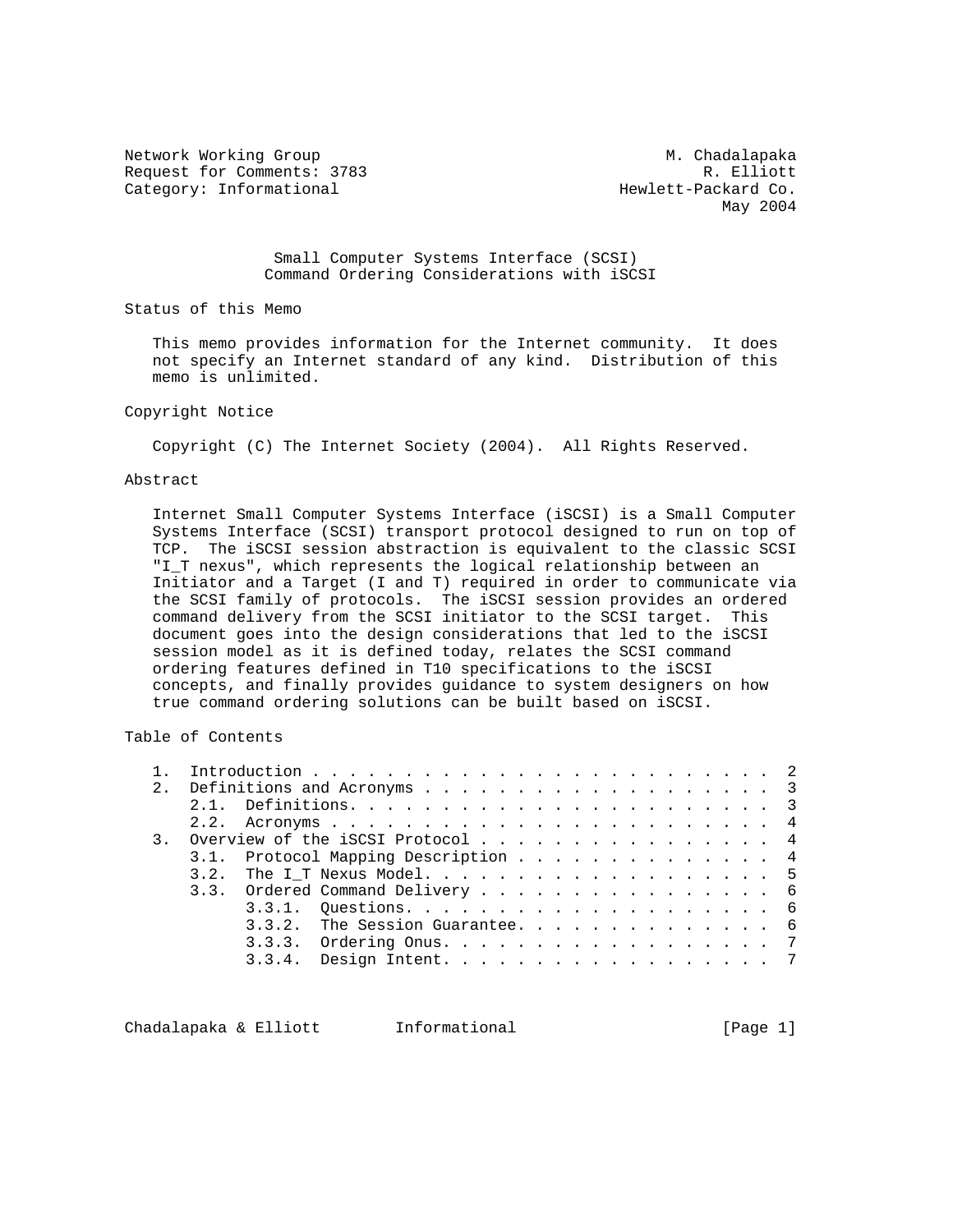|       | The Command Ordering Scenario. 8               |
|-------|------------------------------------------------|
|       | 4.1.                                           |
|       | 4.1.1. Command Reference Number (CRN) 8        |
|       | Task Attributes. 8<br>4.1.2.                   |
|       | 4.1.3. Auto Contingent Allegiance (ACA)<br>- 8 |
|       | 4.1.4. UA Interlock 9                          |
|       |                                                |
| 5.    | Connection Failure Considerations. 9           |
| б.    | Command Ordering System Considerations 10      |
| $7$ . | Reservation Considerations 11                  |
| 8.    |                                                |
| 9     | References and Bibliography. 12                |
|       | Normative References12<br>9.1.                 |
|       | 9.2. Informative References 12                 |
|       |                                                |
|       |                                                |
|       | 12. Full Copyright Statement 14                |

#### 1. Introduction

 iSCSI is a SCSI transport protocol ([iSCSI]) designed to enable running SCSI application protocols on TCP/IP networks, including potentially the Internet. Given the size and scope of the Internet, iSCSI thus enables some exciting new SCSI applications. Potential new application areas for exploiting iSCSI's value include the following:

- a) Larger (diameter) Storage Area Networks (SANs) than had been possible until now
- b) Asynchronous remote mirroring
- c) Remote tape vaulting

 Each of these applications takes advantage of the practically unlimited geographical distance that iSCSI enables between a SCSI initiator and a SCSI target. In each of these cases, because of the long delays involved, there is a very high incentive for the initiator to stream SCSI commands back-to-back without waiting for the SCSI status of previous commands. Command streaming may be employed primarily by two classes of applications - while one class may not particularly care about ordered command execution, the other class does rely on ordered command execution (i.e. there is an application-level dependency on the ordering among SCSI commands). As an example, cases b) and c) listed earlier clearly require ordered command execution. A mirroring application does not want the writes to be committed out of order on the remote SCSI target, so as to

Chadalapaka & Elliott Informational [Page 2]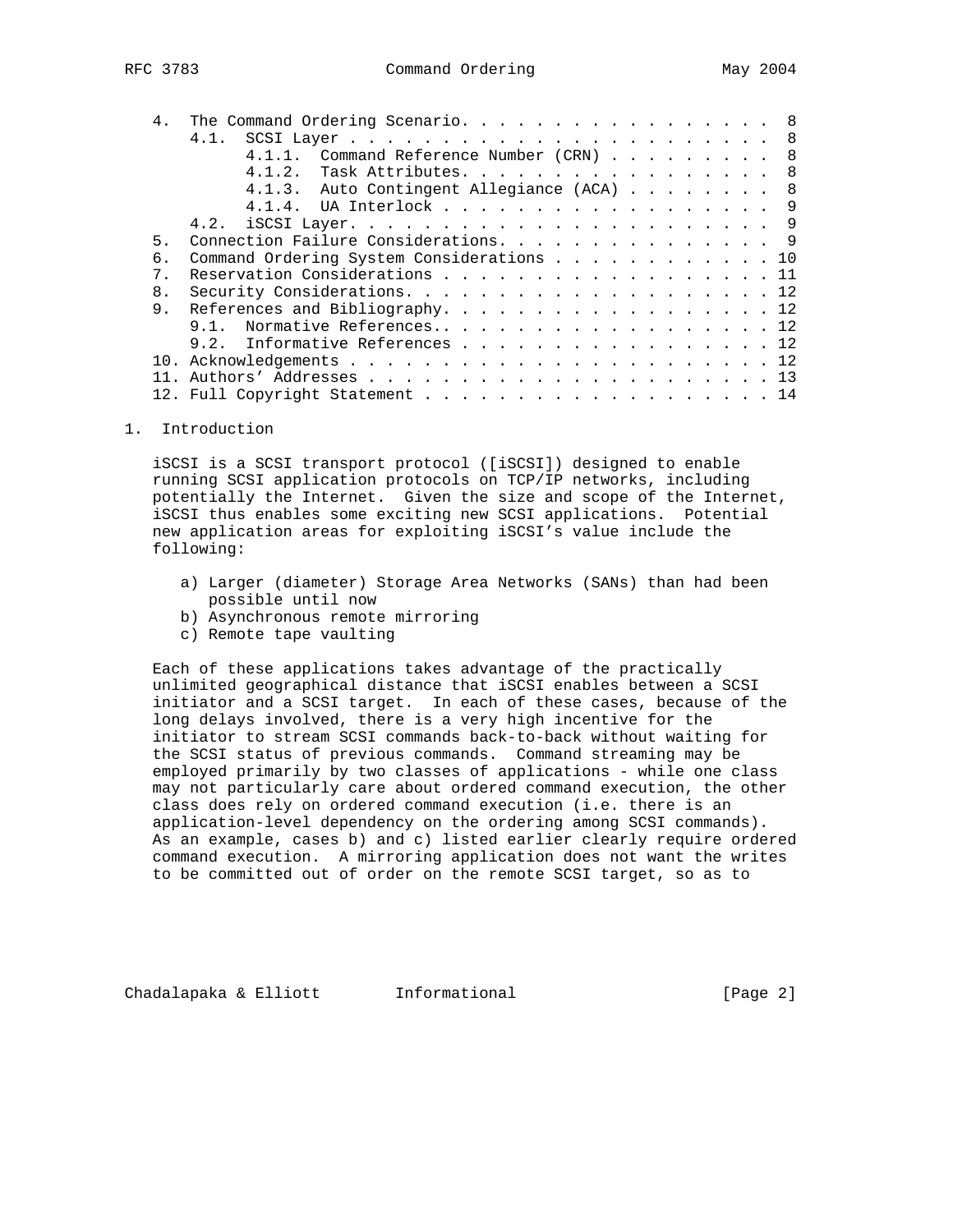preserve the transactional integrity of the data on that target. To summarize, SCSI command streaming, when coupled with the guarantee of ordered command execution on the SCSI target, is extremely valuable for a critical class of applications in long-latency networks.

 This document reviews the various protocol considerations in designing storage solutions that employ SCSI command ordering. This document also analyzes and explains the design intent of [iSCSI] with respect to command ordering.

- 2. Definitions and Acronyms
- 2.1. Definitions
	- I\_T nexus: [SAM2] defines the I\_T nexus as a relationship between a SCSI initiator port and a SCSI target port. [iSCSI] defines an iSCSI session as the iSCSI representation of an I\_T nexus. In the iSCSI context, the I\_T nexus (i.e. the iSCSI session) is a relationship between an iSCSI initiator's end of the session (SCSI Initiator Port) and the iSCSI target's Portal Group (SCSI Target Port).
	- PDU (Protocol Data Unit): An iSCSI initiator and iSCSI target communicate using iSCSI protocol messages. These messages are called "iSCSI protocol data units" (iSCSI PDUs).
	- SCSI device: A SCSI device is an entity that contains one or more SCSI ports that are connected to a service delivery subsystem and supports SCSI application protocols. In the iSCSI context, the SCSI Device is the component within an iSCSI Node that provides the SCSI functionality. The SCSI Device Name is defined to be the iSCSI Name of the node.
	- Session: A group of logically related iSCSI connections that link an initiator with a target form a session (equivalent to a SCSI I-T nexus). The number of participating iSCSI connections within an iSCSI session may vary over time. The multiplicity of connections at the iSCSI level is completely hidden for the SCSI layer - each SCSI port in an I\_T nexus sees only one peer SCSI port across all the connections of a session.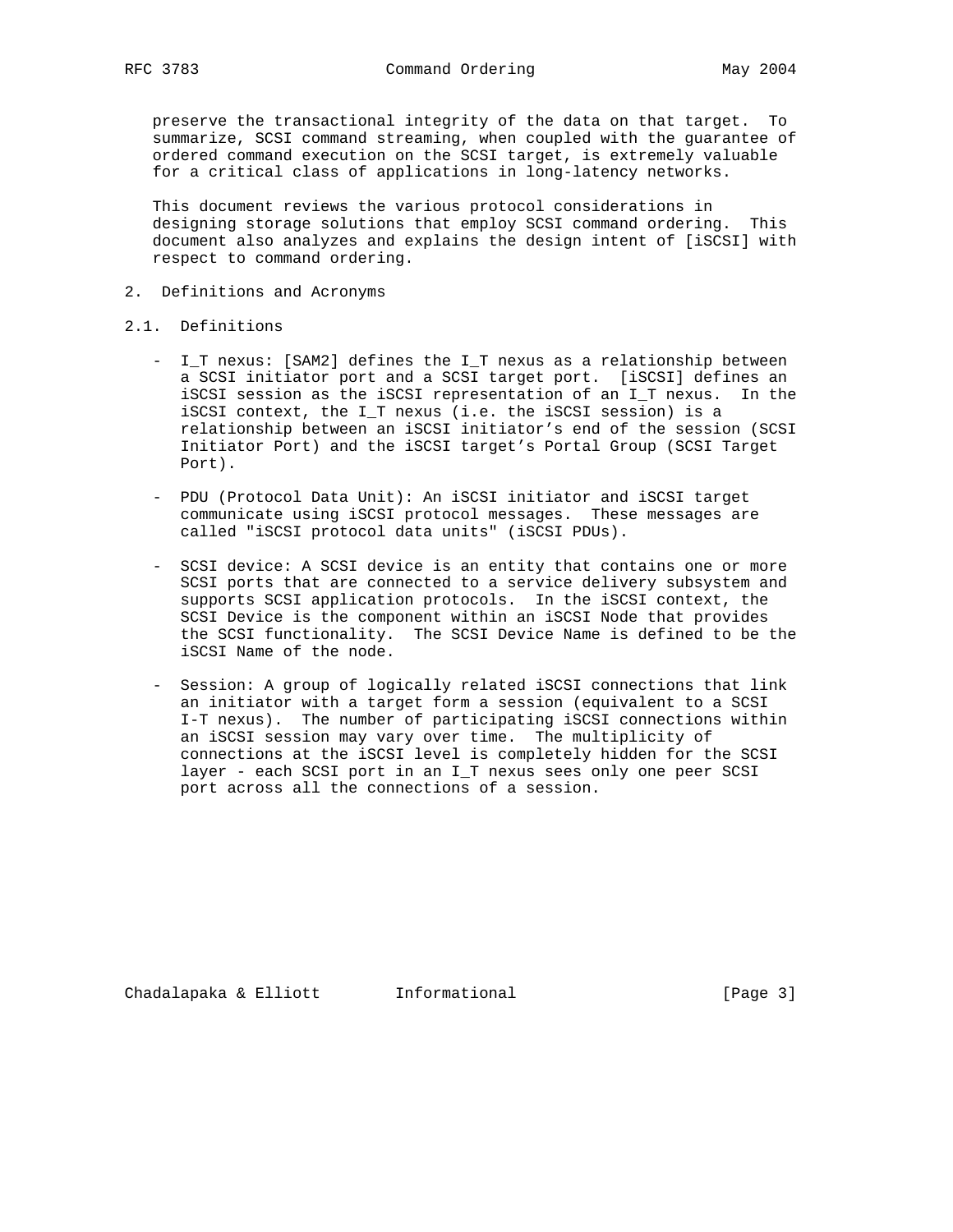# 2.2. Acronyms

| Acronym    | Definition                        |
|------------|-----------------------------------|
| ACA        | Auto Contingent Allegiance        |
| ASC        | Additional Sense Code             |
| ASCO       | Additional Sense Code Oualifier   |
| <b>CRN</b> | Command Reference Number          |
| IETF       | Internet Engineering Task Force   |
| ISID       | Initiator Session Identifier      |
| ITT        | Initiator Task Tag                |
| LU         | Logical Unit                      |
| LUN        | Logical Unit Number               |
| NIC        | Network Interface Card            |
| <b>PDU</b> | Protocol Data Unit                |
| TMF        | Task Management Function          |
| TSIH       | Target Session Identifying Handle |
| SAN        | Storage Area Network              |
| SCSI       | Small Computer Systems Interface  |
| TCP        | Transmission Control Protocol     |
| UA         | Unit Attention                    |
| WG         | Working Group                     |
|            |                                   |

# 3. Overview of the iSCSI Protocol

## 3.1. Protocol Mapping Description

 The iSCSI protocol is a mapping of the SCSI remote procedure invocation model (see [SAM2]) over the TCP protocol.

 SCSI's notion of a task maps to an iSCSI task. Each iSCSI task is uniquely identified within that I\_T nexus by a 32-bit unique identifier called Initiator Task Tag (ITT). The ITT is both an iSCSI identifier of the task and a classic SCSI task tag.

 SCSI commands from the initiator to the target are carried in iSCSI requests called SCSI Command PDUs. SCSI status back to the initiator is carried in iSCSI responses called SCSI Response PDUs. SCSI Data out from the initiator to the target is carried in SCSI Data-Out PDUs, and the SCSI Data-in back to the initiator is carried in SCSI Data-in PDUs.

Chadalapaka & Elliott Informational (Page 4)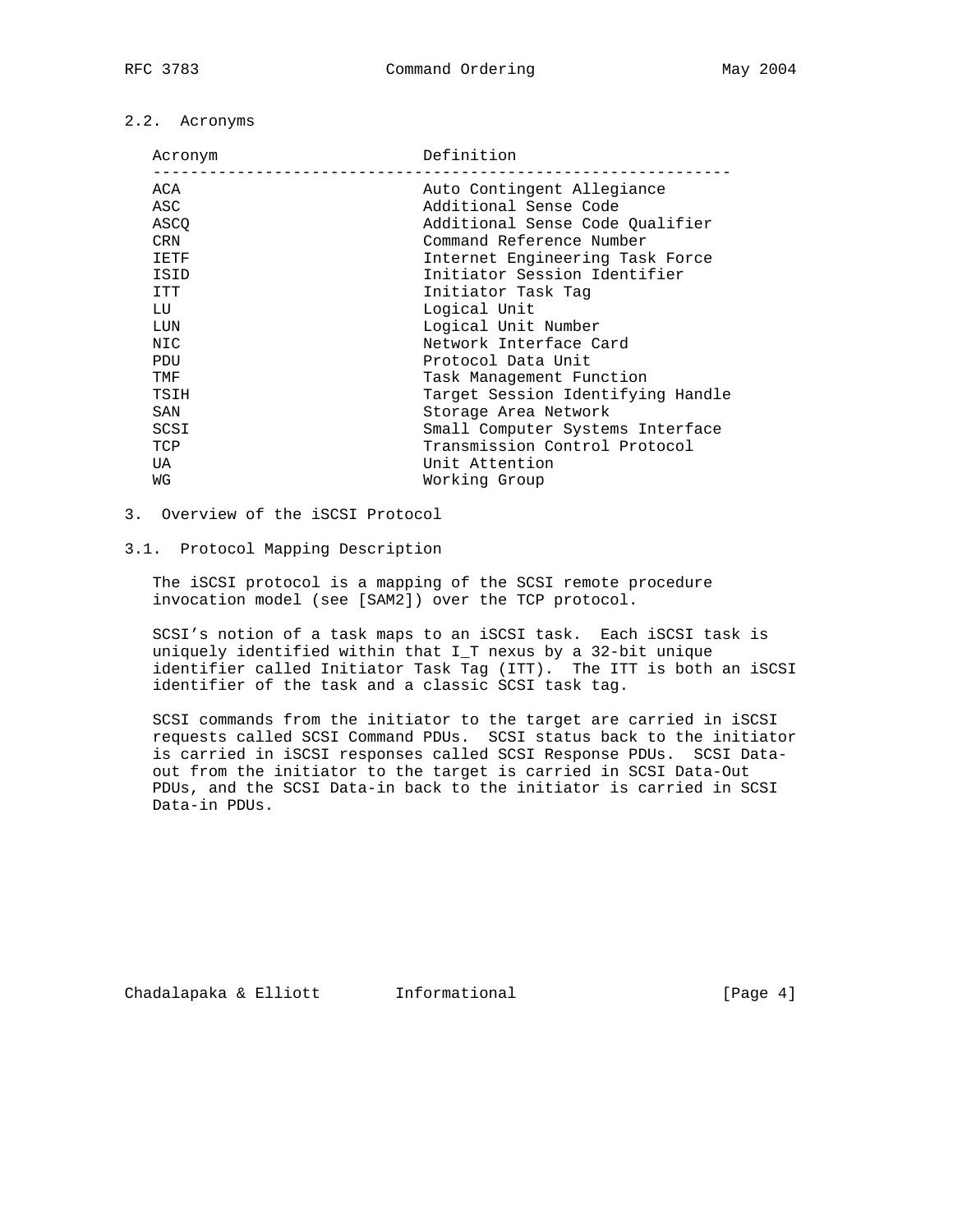# 3.2. The I\_T Nexus Model

 In the iSCSI model, the SCSI I\_T nexus maps directly to the iSCSI session, which is an iSCSI protocol abstraction spanning one or more TCP connections. The iSCSI protocol defines the semantics in order to realize one logical flow of bidirectional communication on the I\_T nexus, potentially spanning multiple TCP connections (as many as 2^16). The multiplicity of iSCSI connections is thus completely contained at the iSCSI layer, while the SCSI layer is presented with a single I\_T nexus, even in a multi-connection session. A session between a pair of given iSCSI nodes is identified by the session identifier (SSID) and each connection within a given session is uniquely identified by a connection identifier (CID) in iSCSI. The SSID itself has two components - Initiator Session Identifier (ISID) and a Target Session Identifying Handler (TSIH) - each identifying one end of the same session.

 There are four crucial functional facets of iSCSI that together present this single logical flow abstraction to the SCSI layer, even with an iSCSI session spanning across multiple iSCSI connections.

- a) Ordered command delivery: A sequence of SCSI commands that is striped across all the connections in the session is "reordered" by the target iSCSI layer into an identical sequence based on a Command Sequence Number (CmdSN) that is unique across the session. The goal is to achieve bandwidth aggregation from multiple TCP connections, but to still make it appear to the target SCSI layer as if all the commands had travelled in one flow.
- b) Connection allegiance: All the PDU exchanges for a SCSI Command, up to and including the SCSI Response PDU for the Command, are required to flow on the same iSCSI connection at any given time. This again is intended to hide the multi connection nature of a session because the SCSI layer on either side will never see the PDU contents out of order (e.g., status cannot bypass read data for an initiator).
- c) Task set management function handling: [iSCSI] specifies an ordered sequence of steps for the iSCSI layer on the SCSI target in handling the two SCSI task management functions (TMFs) that manage SCSI task sets. The two TMFs are ABORT TASK SET that aborts all active tasks in a session, and CLEAR TASK SET that clears the tasks in the task set. The goal of the sequence of steps is to guarantee that the initiator receives the SCSI Response PDUs of all unaffected tasks before the TMF Response itself arrives, regardless of the number of connections in the iSCSI session. This operational model is

Chadalapaka & Elliott Informational (Page 5)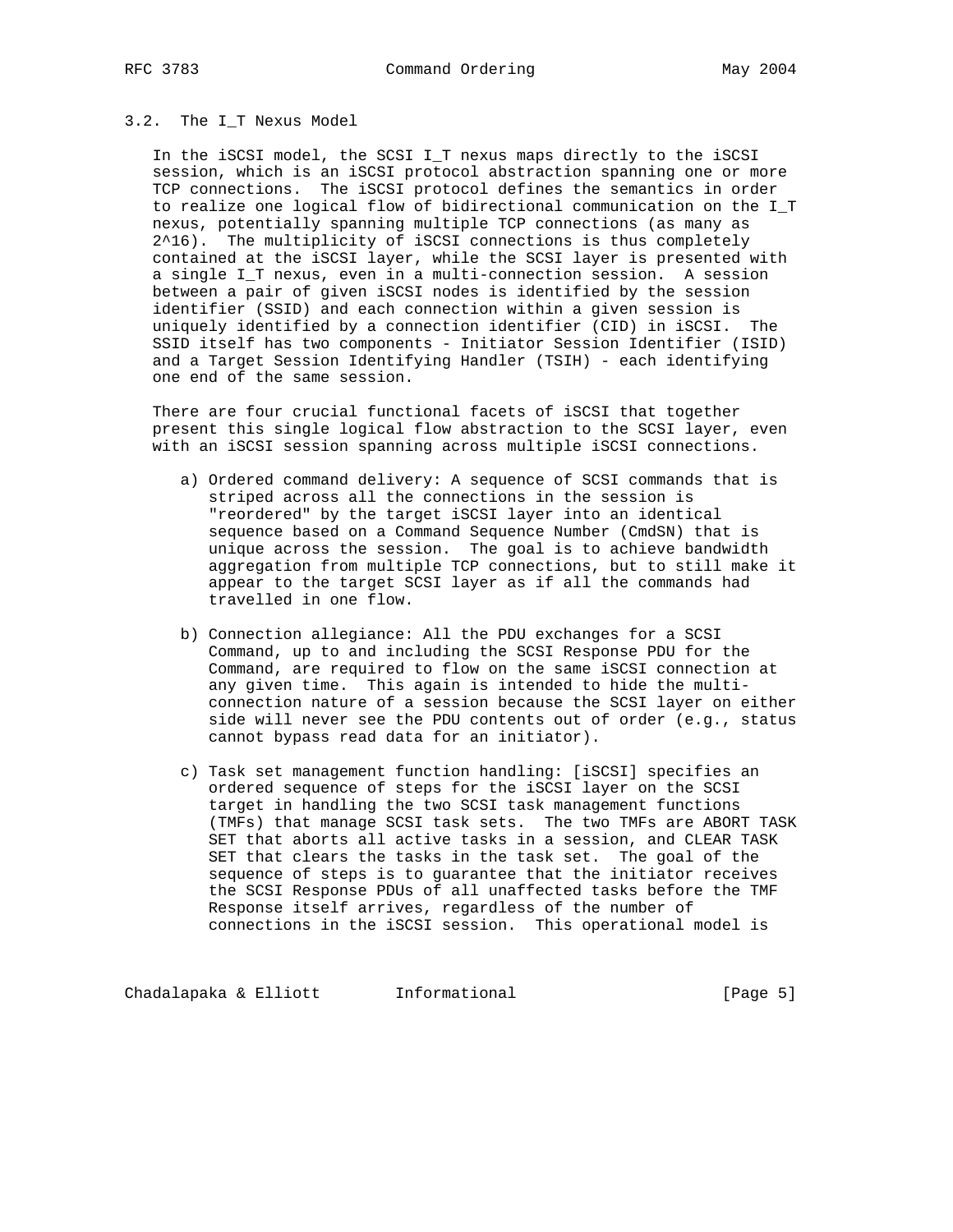again intended to preserve the single flow abstraction to the SCSI layer.

 d) Immediate task management function handling: Even when a TMF request is marked as "immediate" (i.e. only has a position in the command stream, but does not consume a CmdSN), [iSCSI] defines semantics that require the target iSCSI layer to ensure that the TMF request is executed as if the commands and the TMF request were all flowing on a single logical channel. This ensures that the TMF request will act on tasks that it was meant to manage.

 The following sections will analyze the "Ordered command delivery" aspect in more detail, since command ordering is the focus of this document.

- 3.3. Ordered Command Delivery
- 3.3.1. Questions

 A couple of important questions related to iSCSI command ordering were considered early on in the design of the iSCSI protocol. The questions were:

- a) What should be the command ordering behavior required of iSCSI implementations in the presence of transport errors, such as errors that corrupt the data in a fashion that is not detected by the TCP checksum (e.g., two offsetting bit flips in the same bit position), but is detected by the iSCSI CRC digest?
- b) Should [iSCSI] require both initiators and targets to use ordered command delivery?

 Since the answers to these questions are critical to the understanding of the ordering behavior required by the iSCSI protocol, the following sub-sections consider them in more detail.

#### 3.3.2. The Session Guarantee

 The final disposition of question a) in section 3.3.1 was reflected in [RFC3347], "iSCSI MUST specify strictly ordered delivery of SCSI commands over an iSCSI session between an initiator/target pair, even in the presence of transport errors." Stated differently, an iSCSI digest failure, or an iSCSI connection termination, must not cause the iSCSI layer on a target to allow executing the commands in an order different from that intended (as indicated by the CmdSN order) by the initiator. This design choice is enormously helpful in building storage systems and solutions that can now always assume

Chadalapaka & Elliott Informational (Page 6)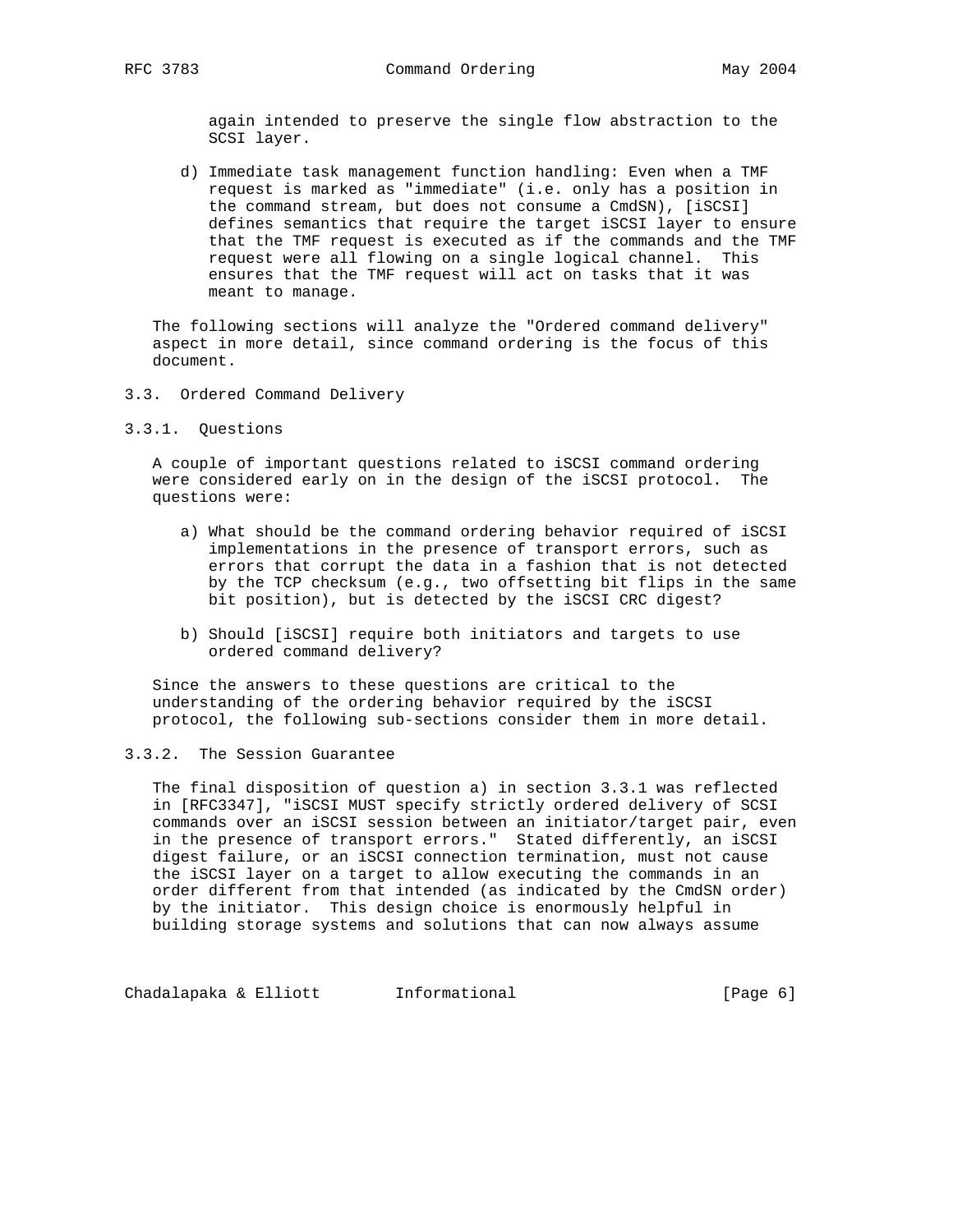command ordering to be a service characteristic of an iSCSI substrate.

 Note that by taking the position that an iSCSI session always guarantees command ordering, [iSCSI] was indirectly implying that the principal reason for the multi-connection iSCSI session abstraction was to allow ordered bandwidth aggregation for an I\_T nexus. In deployment models where this cross-connection ordering mandated by [iSCSI] is deemed expensive, a serious consideration should be given to deploying multiple single-connection sessions instead.

# 3.3.3. Ordering Onus

 The final resolution of b) in section 3.3.1 by the iSCSI protocol designers was in favor of not always requiring the initiators to use command ordering. This resolution is reflected in dropping the mandatory ACA usage requirement on the initiators, and allowing an ABORT TASK TMF to plug a command hole etc., since these are conscious choices an initiator makes in favor of not using ordered command delivery. The net result can be discerned by a careful reader of [iSCSI] - the onus of ensuring ordered command delivery is always on the iSCSI targets, while the initiators may or may not utilize command ordering. iSCSI targets, being the servers in the client server model, do not really attempt to establish whether or not a client (initiator) intends to take advantage of command ordering service, but instead simply always provide the guaranteed delivery service. The rationale here is that there are inherent SCSI and application-level dependencies, as we shall see in building a command ordered solution, that are beyond the scope of [iSCSI], to mandate or even discern the intent with respect to the usage of command ordering.

#### 3.3.4. Design Intent

To summarize the design intent of [iSCSI]:

 The service delivery subsystem (see [SAM2]) abstraction provided by an iSCSI session is guaranteed to have the intrinsic property of ordered delivery of commands to the target SCSI layer under all conditions. Consequently, the guarantee of the ordered command delivery is across the entire I\_T nexus spanning all the LUs that the nexus is authorized to access. It is the initiator's discretion as to whether or not this property will be used.

Chadalapaka & Elliott Informational (Page 7)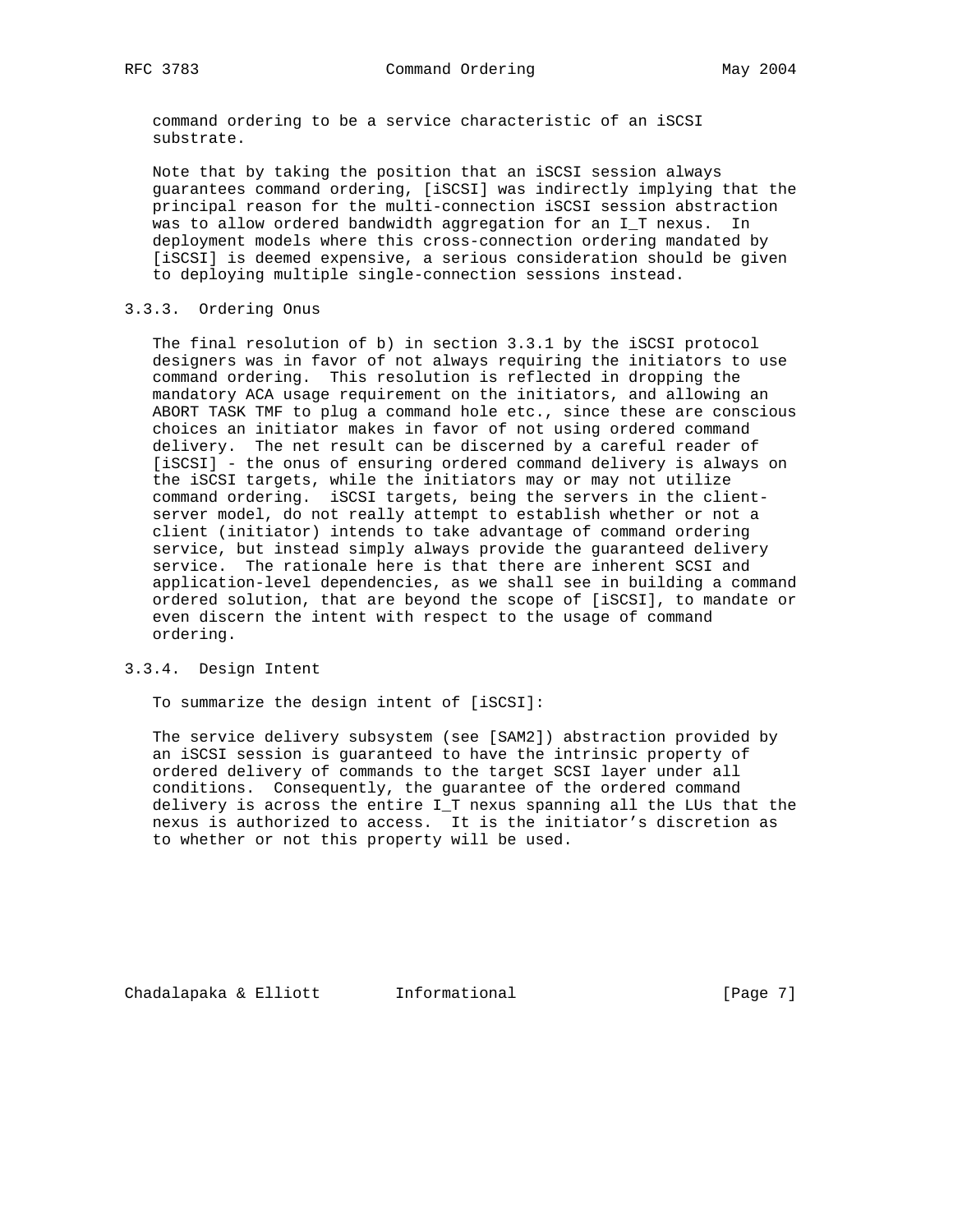4. The Command Ordering Scenario

 A storage systems designer working with SCSI and iSCSI has to consider the following protocol features in SCSI and iSCSI layers, each of which has a role to play in realizing the command ordering goal.

#### 4.1. SCSI Layer

The SCSI application layer has several tools to enforce ordering.

4.1.1. Command Reference Number (CRN)

 CRN is an ordered sequence number which, when enabled for a device server, increments by one for each I\_T\_L nexus (see [SAM2]). The one notable drawback with CRN is that there is no SCSI-generic way (such as through mode pages) to enable or disable the CRN feature. [SAM2] also leaves the usage semantics of CRN for the SCSI transport protocol, such as iSCSI, to specify. [iSCSI] chose not to support the CRN feature for various reasons.

#### 4.1.2. Task Attributes

 [SAM2] defines the following four task attributes - SIMPLE, ORDERED, HEAD OF QUEUE, and ACA. Each task to an LU may be assigned an attribute. [SAM2] defines the ordering constraints that each of these attributes conveys to the device server that is servicing the task. In particular, judicious use of ORDERED and SIMPLE attributes applied to a stream of pipelined commands could convey the precise execution schema for the commands that the initiator issues, provided the commands are received in the same order on the target.

## 4.1.3. Auto Contingent Allegiance (ACA)

 ACA is an LU-level condition that is triggered when a command (with the NACA bit set to 1) completes with CHECK CONDITION. When ACA is triggered, it prevents all commands other than those with the ACA attribute from executing until the CLEAR ACA task management function is executed, while blocking all the other tasks already in the task set. See [SAM2] for the detailed semantics of ACA. Since ACA is closely tied to the notion of a task set, one would ideally have to select the scope of the task set (by setting the TST bit to 1 in the control mode page of the LU) to be per-initiator in order to prevent command failures in one I\_T\_L nexus from impacting other I\_T\_L nexuses through ACA.

Chadalapaka & Elliott Informational (Page 8)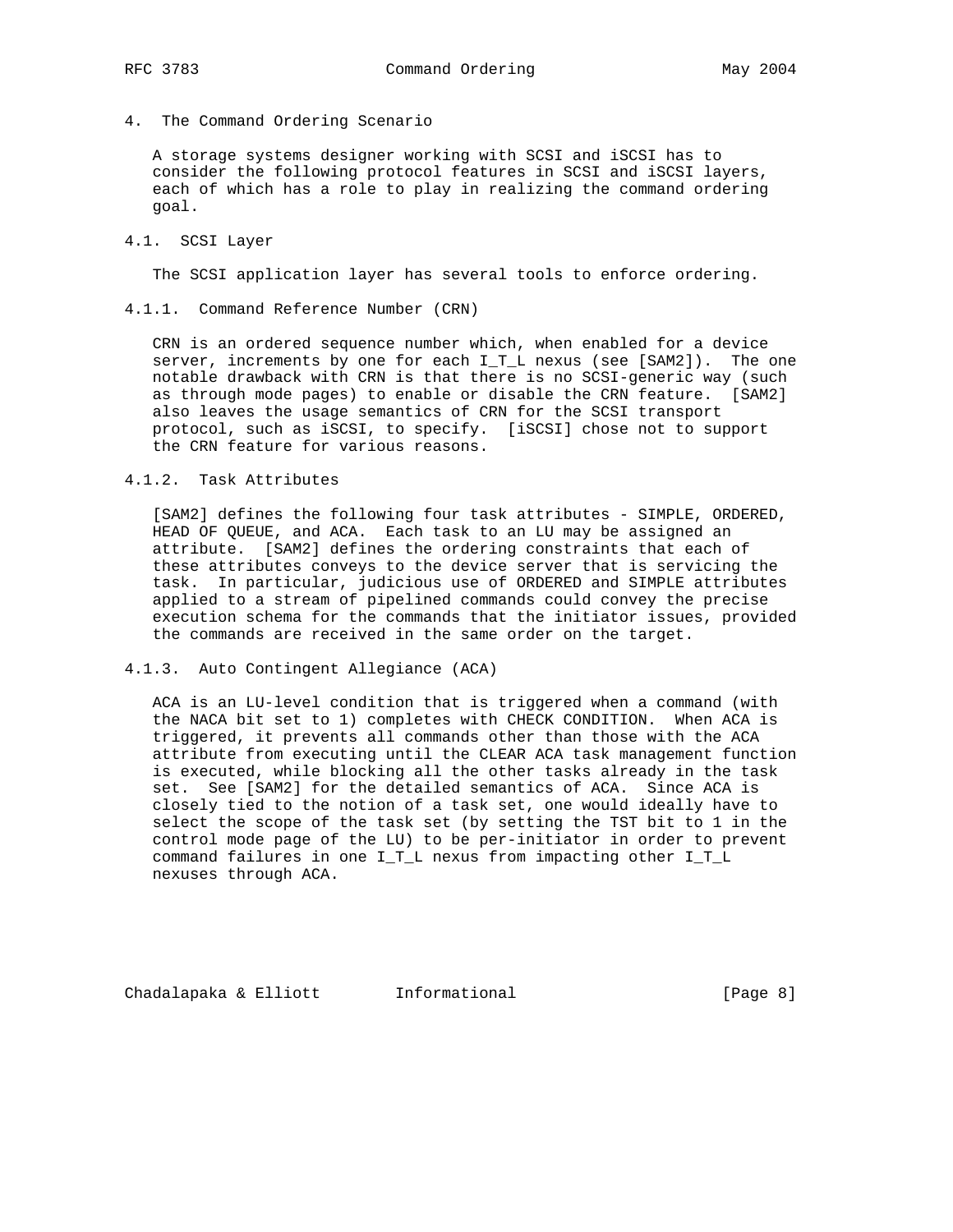# 4.1.4. UA Interlock

 When UA interlock is enabled, the logical unit does not clear any standard Unit Attention condition reported with autosense, and in addition, establishes a Unit Attention condition when a task is terminated with one of BUSY, TASK SET FULL, or RESERVATION CONFLICT statuses. This so-called "interlocked UA" is cleared only when the device server executes an explicit REQUEST SENSE ([SPC3]) command from the same initiator. From a functionality perspective, the scope of UA interlock today is slightly different from ACA's because it enforces ordering behavior for completion statuses other than CHECK CONDITION, but otherwise conceptually has the same design intent as ACA. On the other hand, ACA is somewhat more sophisticated because it allows special "cleanup" tasks (ones with ACA attribute) to execute when ACA is active. One of the principal reasons UA interlock came into being was that SCSI designers wanted a command ordering feature without the side effects of using the aforementioned TST bit in the control mode page.

#### 4.2. iSCSI Layer

 As noted in section 3.2 and section 3.3, the iSCSI protocol enforces and guarantees ordered command delivery per iSCSI session using the CmdSN, and this is an attribute of the SCSI transport layer. Note further that any command ordering solution that seeks to realize ordering from the initiator SCSI layer to the target SCSI layer would be of practical value only when the command ordering is guaranteed by the SCSI transport layer. In other words, the related SCSI application layer protocol features such as ACA etc. are based on the premise of an ordered SCSI transport. Thus, iSCSI's command ordering is the last piece in completing the puzzle of building solutions that rely on ordered command execution, by providing the crucial guarantee that all the commands handed to the initiator iSCSI layer will be transported and handed to the target SCSI layer in the same order.

### 5. Connection Failure Considerations

 [iSCSI] mandates that when an iSCSI connection fails, the active tasks on that connection must be terminated if not recovered within a certain negotiated time limit. When an iSCSI target does terminate some subset of tasks due to iSCSI connection dynamics, there is a danger that the SCSI layer would simply move on to the next tasks waiting to be processed and execute them out-of-order unbeknownst to the initiator SCSI layer. To preclude this danger, [iSCSI] further mandates the following:

Chadalapaka & Elliott Informational (Page 9)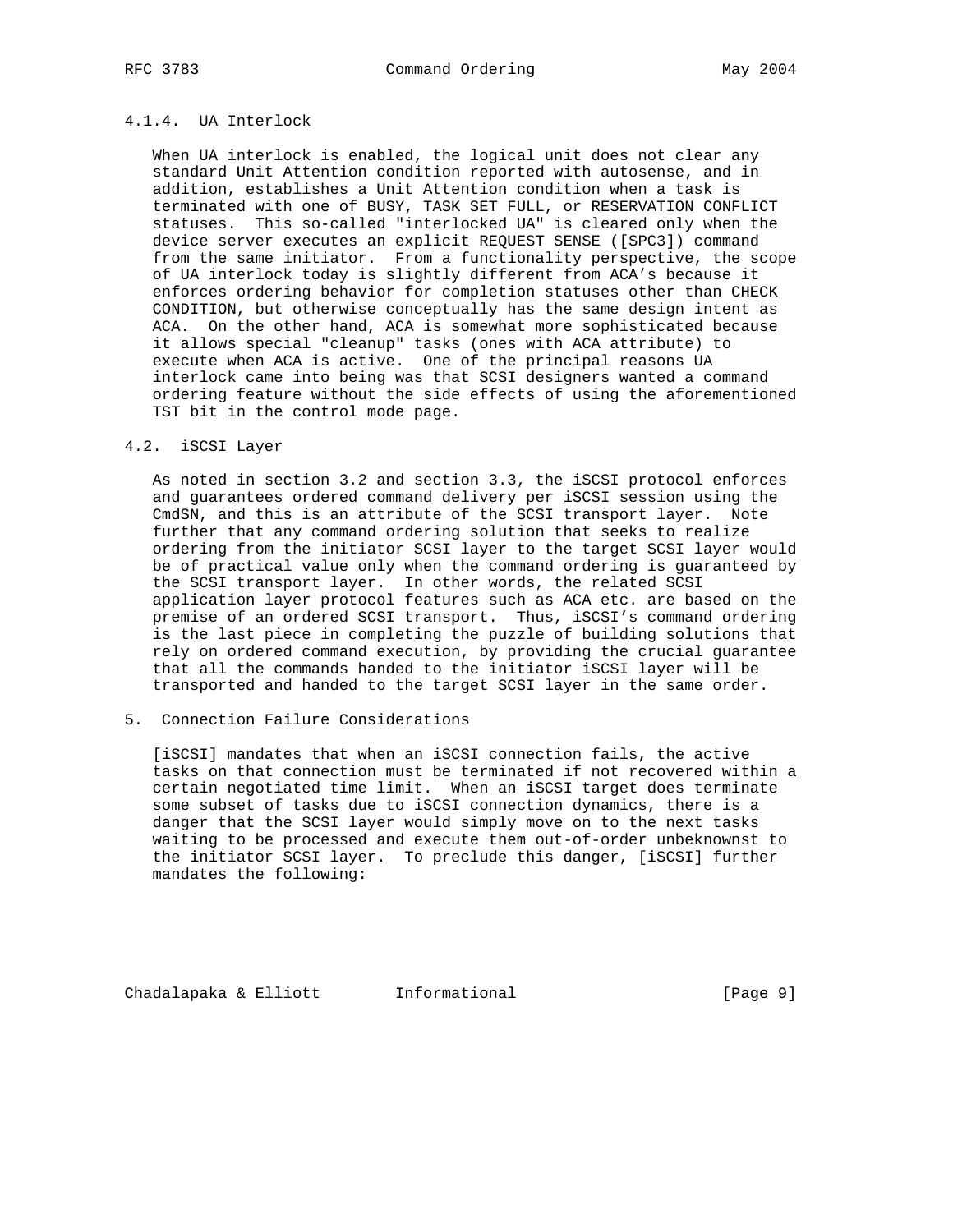- a) The tasks terminated due to the connection failure must be internally terminated by the iSCSI target "as if" due to a CHECK CONDITION. While this particular completion status is never communicated back to the initiator, the "as if" is still meaningful and required because if the initiator were using ACA as the command ordering mechanism of choice, a SCSI-level ACA will be triggered due to this mandatory CHECK CONDITION. This addresses the aforementioned danger.
- b) After the tasks are terminated due to the connection failure, the iSCSI target must report a Unit Attention condition on the next command processed on any connection for each affected I\_T\_L nexus of that session. This is required because if the initiator were using UA interlock as the command ordering mechanism of choice, a SCSI-level UA will trigger a UA interlock. This again addresses the aforementioned danger. iSCSI targets must report this UA with the status of CHECK CONDITION, and the ASC/ASCQ value of 47h/7Fh ("SOME COMMANDS CLEARED BY ISCSI PROTOCOL EVENT").
- 6. Command Ordering System Considerations

 In general, command ordering is automatically enforced if targets and initiators comply with the iSCSI specification. However, listed below are certain additional related implementation considerations for the iSCSI initiators and targets to take note of.

- a) Even when all iSCSI and SCSI command ordering considerations earlier noted in this document were applied, it is beneficial for iSCSI initiators to proactively avoid scenarios that would otherwise lead to out-of-order command execution. This is simply because the SCSI command ordering features such as UA interlock are likely to be costlier in performance when they are allowed to be triggered. [iSCSI] provides enough guidance on how to implement this proactive detection of PDU ordering errors.
- b) The whole notion of command streaming does of course assume that the target in question supports command queueing. An iSCSI target desirous of supporting command ordering solutions should ensure that the SCSI layer on the target supports command queuing. The remote backup (tape vaulting) applications that iSCSI enables make an especially compelling case that tape devices should give a very serious consideration to supporting command queuing, at least when used in conjunction with iSCSI.

Chadalapaka & Elliott Informational [Page 10]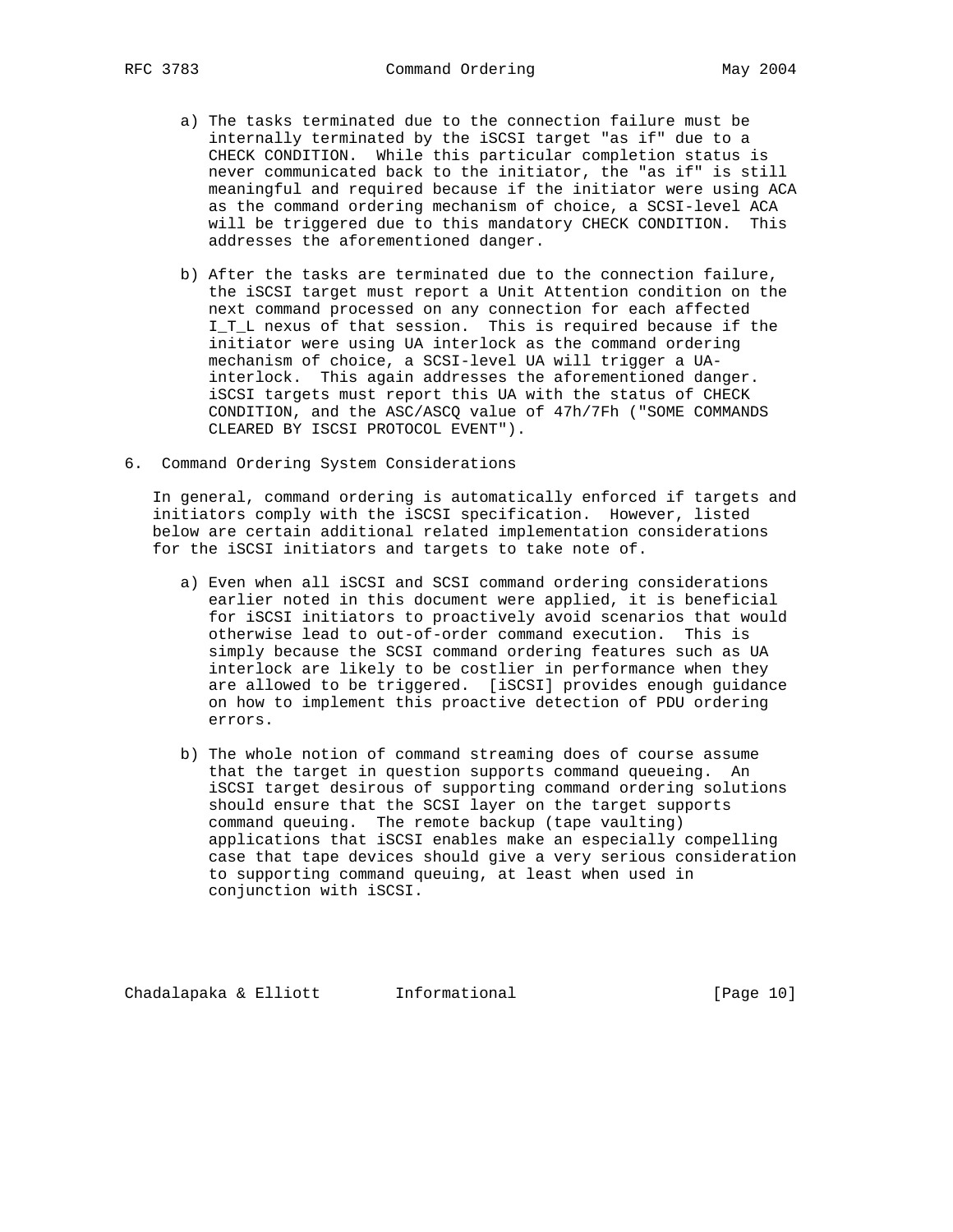- c) An iSCSI target desirous of supporting high-performance command ordering solutions that involve specifying a description of execution schema should ensure that the SCSI layer on the target in fact does support the ORDERED and SIMPLE task attributes.
- d) There is some consideration of expanding the scope of UA interlock to encompass CHECK CONDITION status, and thus make it the only required command ordering functionality of implementations to build command ordering solutions. Until this is resolved in T10, the currently defined semantics of UA interlock and ACA warrant implementing both features by iSCSI targets desirous of supporting command ordering solutions.
- 7. Reservation Considerations

 [iSCSI] describes a "principle of conservative reuse" that encourages iSCSI initiators to reuse the same ISIDs (see section 3.2) to various SCSI target ports, in order to present the same SCSI initiator port name to those target ports. This is in fact a very crucial implementation consideration that must be complied with. [SPC3] mandates the SCSI targets to associate persistent reservations and the related registrations with the SCSI initiator port names whenever they are required by the SCSI transport protocol. Since [iSCSI] requires the mandatory SCSI initiator port names based on ISIDs, iSCSI targets are required to work off the SCSI initiator port names, and thus indirectly the ISIDs, in enforcing the persistent reservations.

This fact has the following implications for the implementations:

- a) If a persistent reservation/registration is intended to be used across multiple SCSI ports of a SCSI device, the initiator iSCSI implementation must use the same ISID across associated iSCSI sessions connecting to different iSCSI target portal groups of the SCSI device.
- b) If a persistent reservation/registration is intended to be used across the power loss of a SCSI target, the initiator iSCSI implementation must use the same ISIDs as before in re-establishing the associated iSCSI sessions upon subsequent reboot in order to rely on the persist through power loss capability.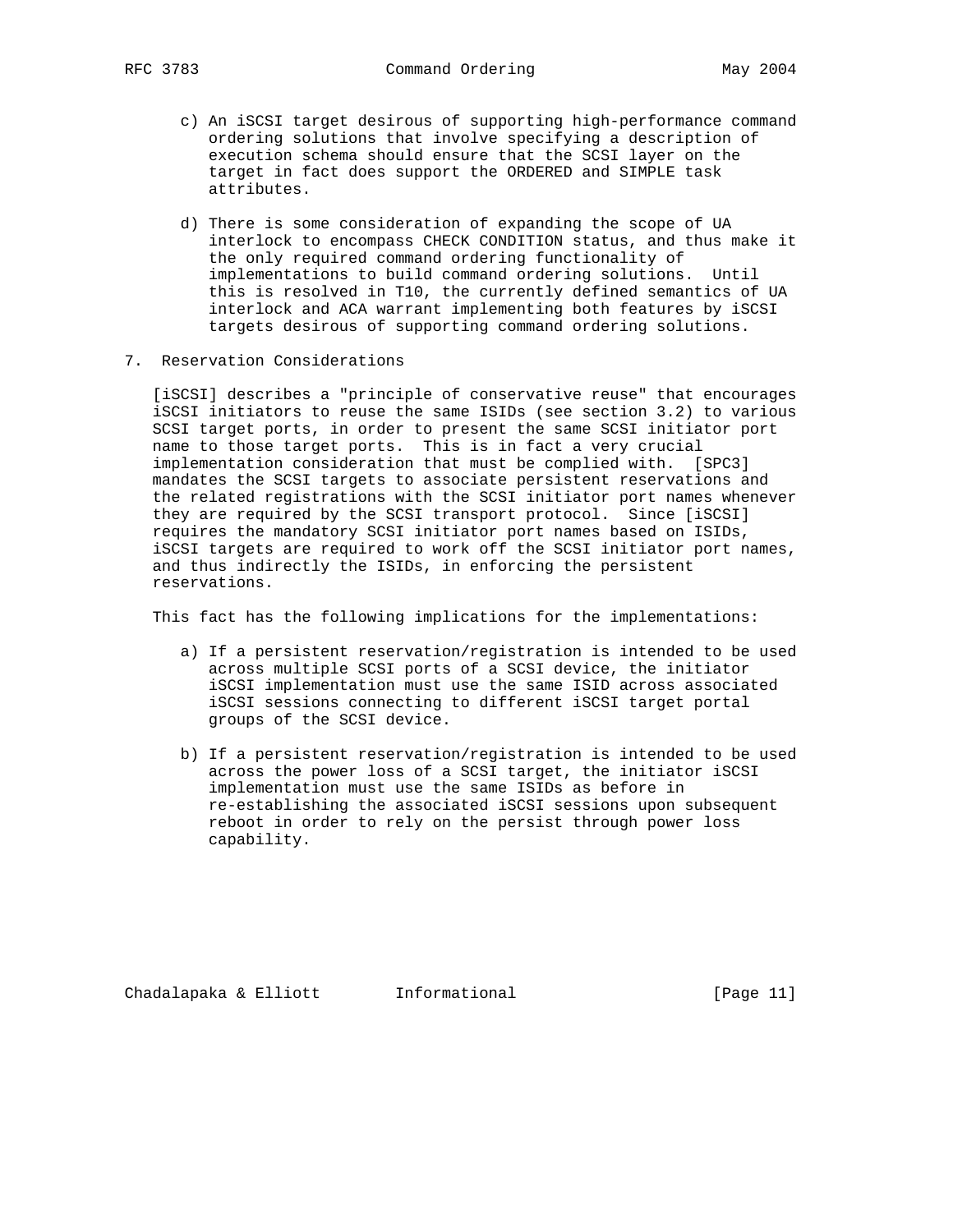8. Security Considerations

 For security considerations in using the iSCSI protocol, refer to the Security Considerations section in [iSCSI]. This document does not introduce any additional security considerations other than those already discussed in [iSCSI].

- 9. References
- 9.1. Normative References
	- [iSCSI] Satran, J., Meth, K., Sapuntzakis, C., Chadalapaka, M. and E. Zeidner, "Internet Small Computer Systems Inferface (iSCSI)", RFC 3720, May 2004.
	- [SAM2] ANSI INCITS.366:2003 SCSI Architecture Model 2 (SAM-2).
- 9.2. Informative References
	- [RFC793] Postel, J., "Transmission Control Protocol", STD 7, RFC 793, September 1981.
	- [RFC2119] Bradner, S., "Key Words for use in RFCs to Indicate Requirement Levels", BCP 14, RFC 2119, March 1997.
	- [RFC3347] Krueger, M. and R. Haagens, "iSCSI Requirements and Design Considerations", RFC 3347, July 2002.
	- [SPC3] INCITS T10/1416-D, SCSI Primary Commands-3 (SPC-3).
- 10. Acknowledgments

 We are grateful to the IPS working group whose work defined the iSCSI protocol. Thanks also to David Black (EMC) who encouraged the publication of this document. Special thanks to Randy Haagens (HP) for his insights on the topic of command ordering. Thanks are also due to Elizabeth Rodriguez for carefully reviewing this document.

Chadalapaka & Elliott Informational [Page 12]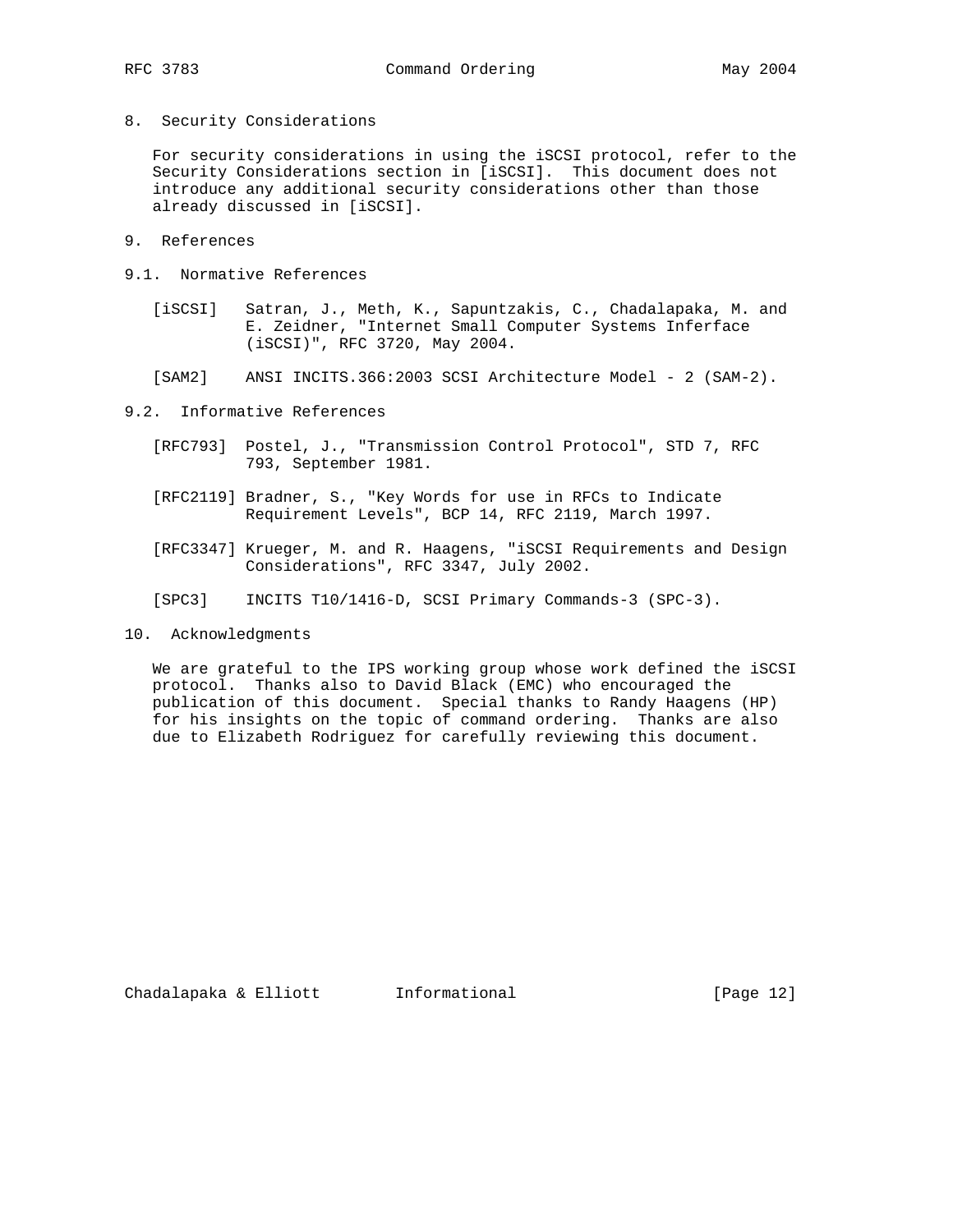# 11. Authors' Addresses

 Mallikarjun Chadalapaka Hewlett-Packard Company 8000 Foothills Blvd. Roseville, CA 95747-5668, USA

 Phone: +1.916.785.5621 EMail: cbm@rose.hp.com

 Rob Elliott Hewlett-Packard Company MC140801 PO Box 692000 Houston, TX 77269-2000 USA

 Phone: +1.281.518.5037 EMail: elliott@hp.com